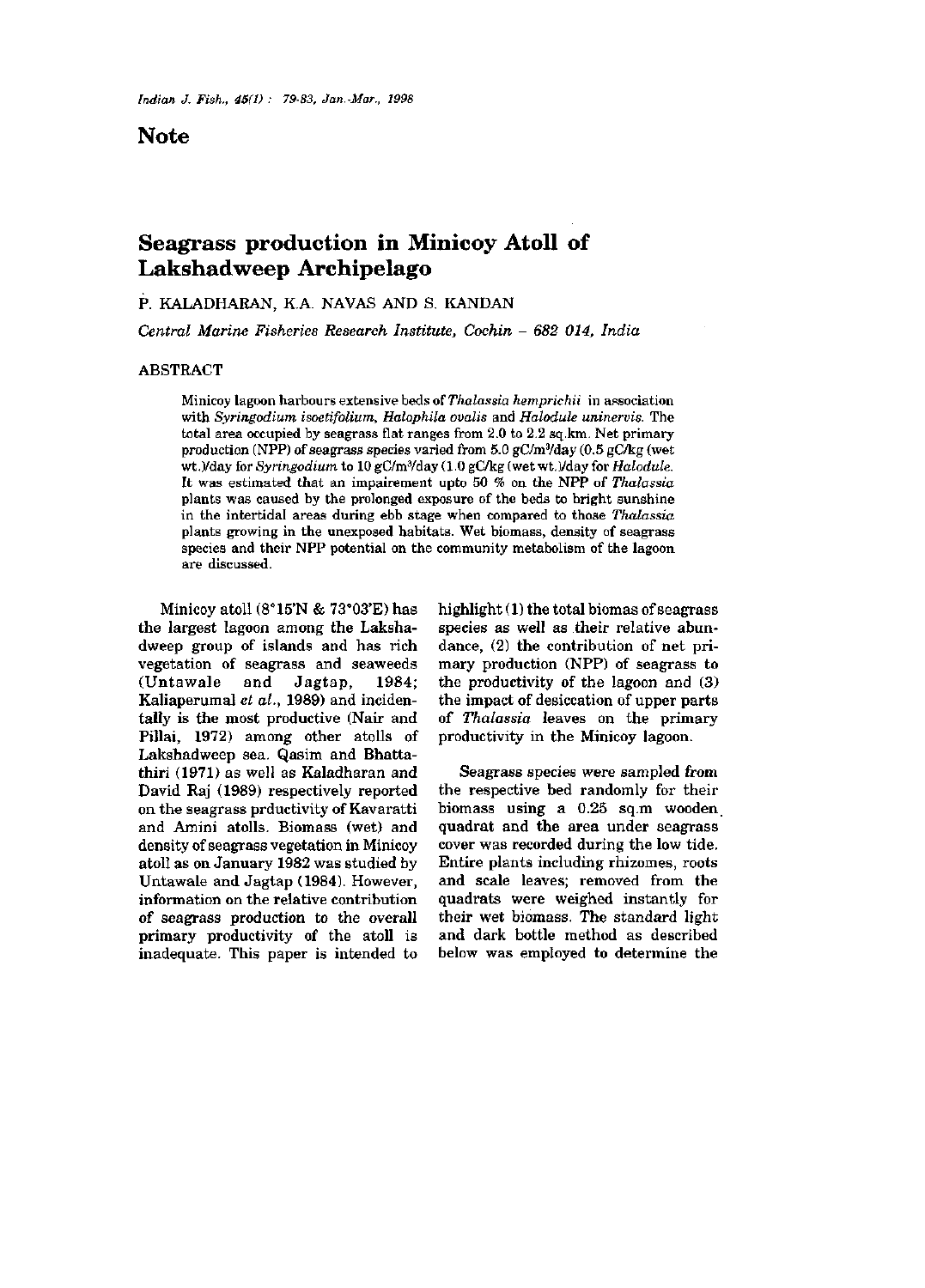#### *p. Kaladharan* et al. **80**

net primary production (NPP) of seagrass species. Intact plants of *Thalassia hemprichii, Halophila ovalis* (Hydrocharitaceae), *Syringodium isoetifolium*  and *Halodule uninervis* (Potamogetonaceae) were collected and thoroughly cleaned with seawater (filtered through filter paper of  $0.45 \mu$ ) to remove all periphyton and epiphytes if any. Ten g leads of cleaned seagrass material of each species was transferred to light and dark bottles (one litre). The bottles were filled with freshly collected and filtered seawater without any air bubbles. A set of light and dark bottles with water but without any seagrass material was used as controls. Initial oxygen in the ambient water was determined from another set of bottles at the time of incubation. Remaining light and dark bottles along with the controls were incubated for three hours in the habitat by anchoring them in the bed. These experiments were repeated several times from August 1990 to October 1991. NPP was calculated for each species from their net oxygen production values multiplied with a factor 0.536/PQ, where PQ was 1.25 (Westlake, 1963).

Seagrass vegetation in Minicoy lagoon is found extended to an area of 2- 2.2 sq.km along the intertidal zone of the lagoon. The mean values for total wet biomass ranged from a minimum of 1.2 kg/m^ for *H. ovalis* to a maximum of 11.2 kg/m^ for *S. isoetifolium* (Table 1). However, when considered on area basis *T. hemprichiii* was found dominant (99.5 kg/m<sup>2</sup>) spreading almost the entire intertidal area parallel to the beach (Fig. 1). An earlier report (Untawale and Jagtap, 1984) also indicates that *T. hemprichii* as the dominant seagrass in Minicoy with an average wet biomass ranging from 900  $g/m^2$  to 8.0 kg/m<sup>2</sup>. However, the maximum wet biomass of 900  $g/m^2$  as



Fig. 1. Minicoy atoll showing the seagrass beds and the sampling sites.

TABLE 1. *Wet biomass in kg/m^of seagrasses in Minicoy lagoon* 

| Site | Halodule<br>uninervis | Halophila<br>ovalis | Thalassia<br>hemprichii | Syringodium<br>isoetifolium |
|------|-----------------------|---------------------|-------------------------|-----------------------------|
|      | $1.8 \pm 0.872$       | $1.8 \pm 0.517$     | $10.0 \pm 1.053$        | $13.5 \pm 1.213$            |
| 2    | $1.5 \pm 0.434$       |                     | $12.0 \pm 1.824$        | $11.0 \pm 0.906$            |
| 3    |                       |                     | $11.5 \pm 0.825$        |                             |
| 4    | $2.5 \pm 0.219$       |                     | $08.0 \pm 1.157$        | $09.0 \pm 1.611$            |
| 5    | $1.0 \pm 0.124$       | $1.2 \pm 0.228$     | $06.0 \pm 0.349$        |                             |
| 6    |                       | $0.8 \pm 0.815$     |                         |                             |
| Mean | 1.7                   | $1.2\,$             | 9.5                     | 11.5                        |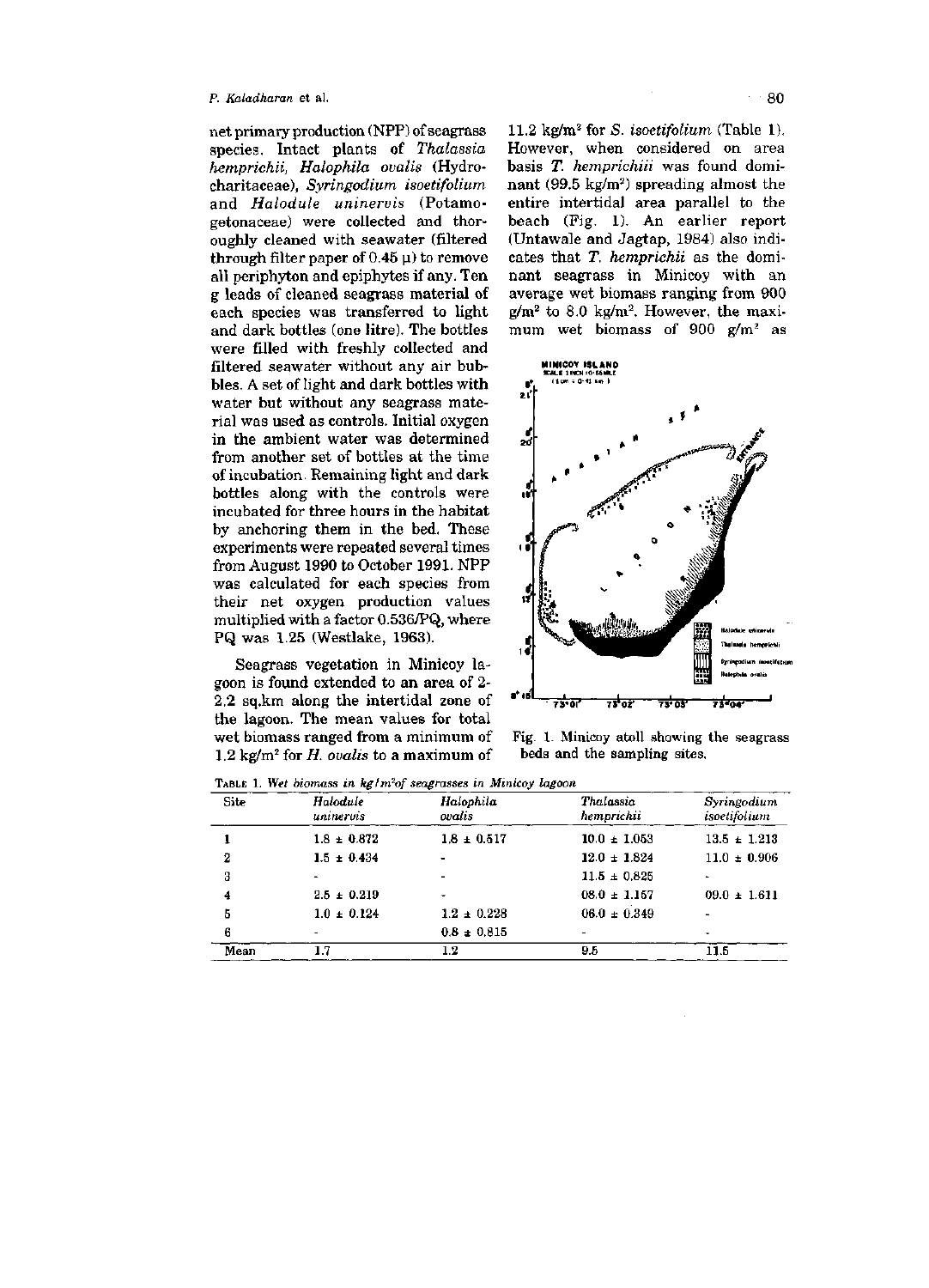reported by Ansari (1984) could be the harvestible biomass without rhizomes and root systems. In the present study underground parts were also included in estimating the biomass because of their importance in oxygen utilization. Perusal of the report by Untawale and Jagtap (1984) indicated that the pattern of distribution of seagrass vegetation has change within ten years in Minicoy lagoon and the major alterations were on the distribution of *H. uninervis, H. ovalis, S. isoetifolium* and *Cymodocea rotundata.* We could not observe any plants of *C. rotundata* among the *Thalassia* beds. On the contrary *S. isoetifolium* was found growing as dense beds (Table 1) along with *Thalassia*  which according to them was a drifted mass during 1982. Our results on the biomass of *H.uninervis* and *H. ovalis*  are quite agreeing with their results.

Although the net production (P) rates *of Halodule* exceeded that of other three seagrasses especially twice higher than *Syringodium,* their consumption (R) rates varied considerably. The compensation point (P/R) was below one in *Halodule* (0.91) and *Halophila* (0.45) and remained well above one in the case of *Thalassia* (3.34) and *Syringodium*  (1.25) (Fig. 2). Similar trends of P/R values as 2.12 for *Thalassia* and 0.93 for *Syringodium* from Kavaratti (Qasim and Bhattathiri 1971) and 1.27 for *Cymodocea* from Amini atolls (Kaladharan and David Raj, 1989) are reported. It was understood from the above observation that the net production by *Halodule* and *Halophila* could not meet the oxygen demand for respiration during the dark period. *Thalassia*  beds have been reported to be the most productive in the lagoon systems (Qasim and Bhattathiri, 1971; Odum, 1956).





Our study also confirms *T. hemprichii*  as the most productive in the lagoon owing to their high rate of NPP, low consumption (Fig. 2) and widespread distribution (Fig. 1).

Plants with thin foliage are known to have higher rate of photosynthesis than those with thick or calcareous foliage (Odum, 1959; Kanwisher, 1966). Thin leaved *Halodule* (10.12 g c/m<sup>3</sup>/day) and *Thalassia* (9.13 g C/m^/day) registered NPP at rates higher than the cylindrical and thick leaved *Syringodium.* The reason for the low production rates in *Halophila* in spite of the thin leaves may be assigned to the low content of chlorophyll pigments per unit area of leaves when compared to the other three specie. Low values of compensation point for *Halophila* and *Halodule*  were presumed mainly due to their very thin leaves which lack sufficient inter-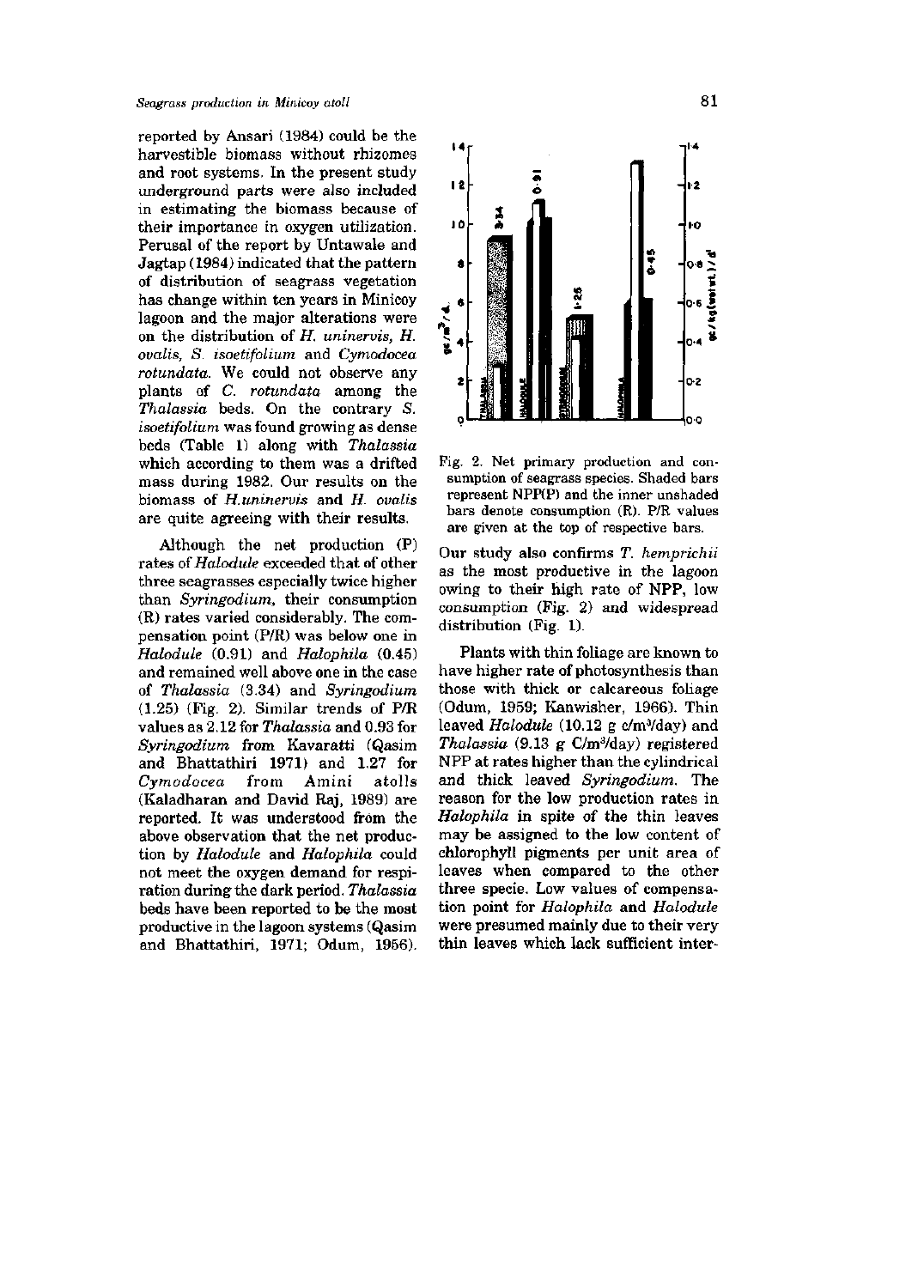#### *p. Kaladharan* et al. 82

cellular air spaces (den Hartog, 1979) in the mesophyll layers which otherwise can retain the oxygen produced during active photosynythesis and re-utilise during non photosynthetic period as presumed in *Syringodium* and *Thalassia. Halodule* and *Halophila* need to avail a major part of oxygen for respiration from the ambient water (Fig. 2). Hence *Halodule* and *Halophila* beds may have a high demand for dissolved oxygen.

The maximum tidal amplitude of Minicoy atoll is 1.57 m (Gardiner, 1930). During extreme ebb tide in bright sunshine hours, the *Thalassia* beds get exposed and the upper parts of leaves desiccate and turn black. This impair the production rates to 50 *%* (Table 2). Normal healthy green plants growing in submerged areas were considered as controls. Decaying of seaweeds during ebb tide is reported in recent years (Wu, 1990). In *Thalassia* too drying of parts of leaves resulted in the decay. This happens only to *Thalassia* beds in Minicoy lagoon as it is the only species mostly distributed in the shallow areas parallel to the beach. The desiccation and decay of exposed parts of leaves cease to occur when the ebb tide occurs after dusk or before dawn.

The desiccated leaves besides causing a reduction in primary production can bring about considerable demand

TABLB *2. Impairment in the primary production of half dried and normal green* Thalassia *plants* 

|                        | -------                    |                    |      |  |  |  |
|------------------------|----------------------------|--------------------|------|--|--|--|
|                        | Net production             | Consumption        | PÆ   |  |  |  |
|                        | $(P)$ gc/m <sup>3</sup> /d | (R)                |      |  |  |  |
| Half dried<br>plants   | $4.29 \pm 0.568$           | $10.868 \pm 0.827$ | 0.39 |  |  |  |
| Normal<br>green plants | $8.813 \pm 1.047$          | $2.227 \pm 0.425$  | 3.39 |  |  |  |

for dissolved oxygen for respiration as evidenced by the observed hike in oxygen consumption rate of half-dried leaves (Table 2). Impaired production rates and high oxygen consumption rate in half dried *Thalassia* plants as observed in the light and dark incubated plants can be suggestive of similar conditions in the *Thalassia* beds occurring in shallow areas of the lagoon. The studies revealed that the major share of primary production comes from *Thalassia* among other seagrasses and the NPP of *Thalassia* beds fluctuate during the tidal inundations in the Minicoy atoll.

## Acknowledgments

The authors are gratefull to Dr. M. Devaraj, the Director, C.M.F.R.I. for the encouragements received. The field assistance rendered by Mr. O. Ismail is also gratefully acknowledged.

## References

- Ansari, Z.A. 1984. Benthic macro and meio fauna of seagrass *(Thalassia hemprichii)* bed at Minicoy, Lakshadweep. *Indian J. mar. Sci.,*  13(3) : 126-129.
- den Hartog, C. 1979. Structure, function and classification in seagrass communities. In: *Seagrass Ecosystems - A Scientific Perspective.* C.P. Roy and Carla Helferich (Eds.), Marcel Dekker Inc., New York, 89-146.
- Gardiner, J.S. 1903. *The fauna and Geography of the Maldive and Laccadive Archipelagos.* Vol II, Cambridge University Press., 12-423.
- Kaladharan, P. and I. David Raj 1989. Primary production of seagrass *Cymodocea serrulata* and its contribution to productivity of Amini atoll, Lakshadweep islands. *Indian J. mar. Sci.,* 18 : 215-216.